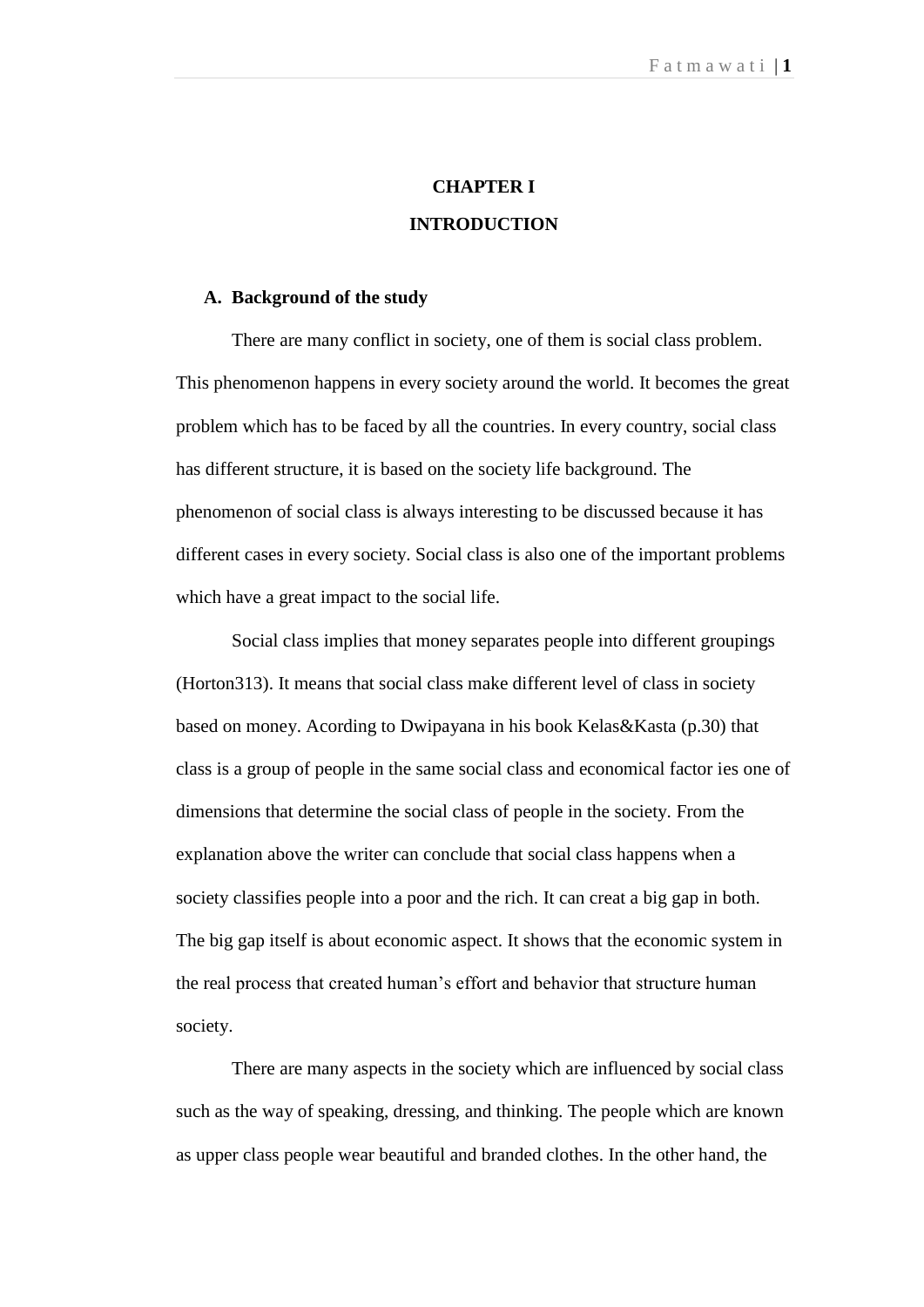people who are known as lower class people wear standard clothes or even worse. The social class also reflects someone's behavior and attitude. The variations of their behaviors are caused by some cases such as family, environment, and education. The way they behave in the society shows the way of they life in their environment. By looking at their behavior, someone can conclude whether they have high education or not. Not only that, the other life's aspect that also influenced by social class are education, law and also workplace.

In education, the people which are known as upper class people send their children to the good school such as international school. They get good education with the good facilities. It make them will be admitted in a good university. It is different with people which is known as lower class, they just can send their children in a standard school or sometimes they cannot send their children to the school because they do not have enough money. Those conditions will give impact to the work place. For those which is graduated from the good university, they will be easy to get a good job with the high salary. But for those whom have not gotten good education, they will difficult to get a good job.

Such kind of this topic can be found in literary works. According to Van Doren that literature is a highly valued writing. It is considered as an imitation of the world (p.587). From those opinions, it can be said that all the things that are happened in the world can be seen in literary work. There are many literary works such as novel, drama, poem and many others. One of the literary works that contains this topic is drama *Pygmalion* by George Bernard Shaw. The drama *Pygmalion* tells about the struggle of flower girl, named Eliza that is known as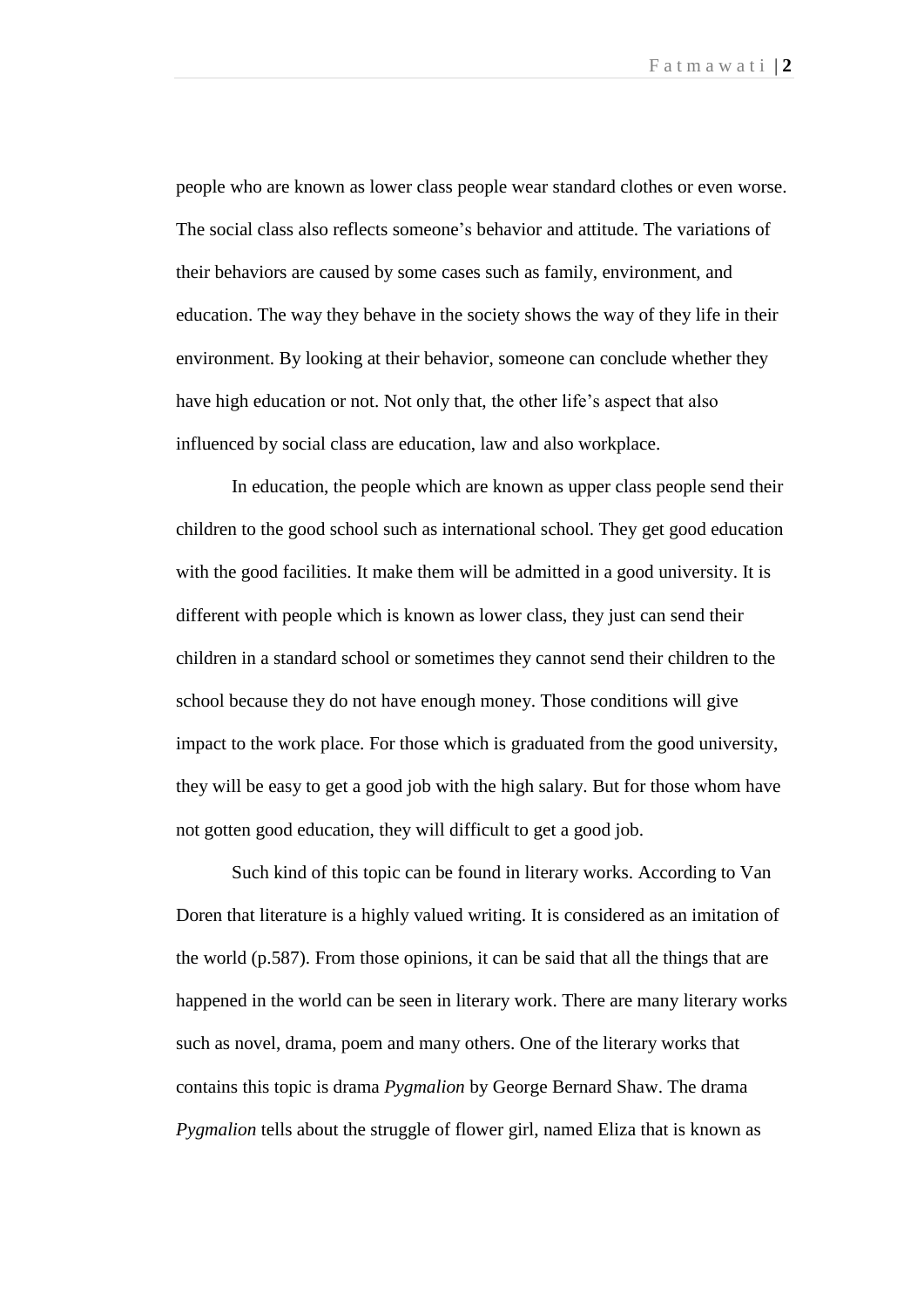lower class people. She struggles to change her social class status by learning to speak as a lady to Mr. Henry Higgins. Eliza wants to prove that she can change her social class status if she speaks as a lady. So that everybody around her will recognize her and not underestimate her anymore.

In their life, people try to do anything to reach their goals. No matter how he or she is, they can become success in their life if they want to hard work. It can be seen in Eliza's struggle to get the higher social class status. Even from other people it seems impossible, but Eliza believes that she also has the same right with another lady from upper class people. No matter how another people try to underestimate her because of her social class status, she does not want to give up until she can be looked as any lady.

Based on the explanation above, the writer intends to make study about the class struggle in the society where the social class becomes a measure to determine whether people are in the upper or lower class. The writer is interested in discussing this topic because the writer wants to know how people in different class status interact.The struggle of Eliza as the lower class people to get the equality with any other ladies from upper class people is also interested to be discussed. To analyze different social class in the drama *Pygmalion*, the writer uses Marxist Feminism theory. Marxist Feminism theory is a theory which is believed that the oppression over women comes from class divisions rather than sexism (Tong96). In additional, the writer writes this thesis because the thesis is never done before.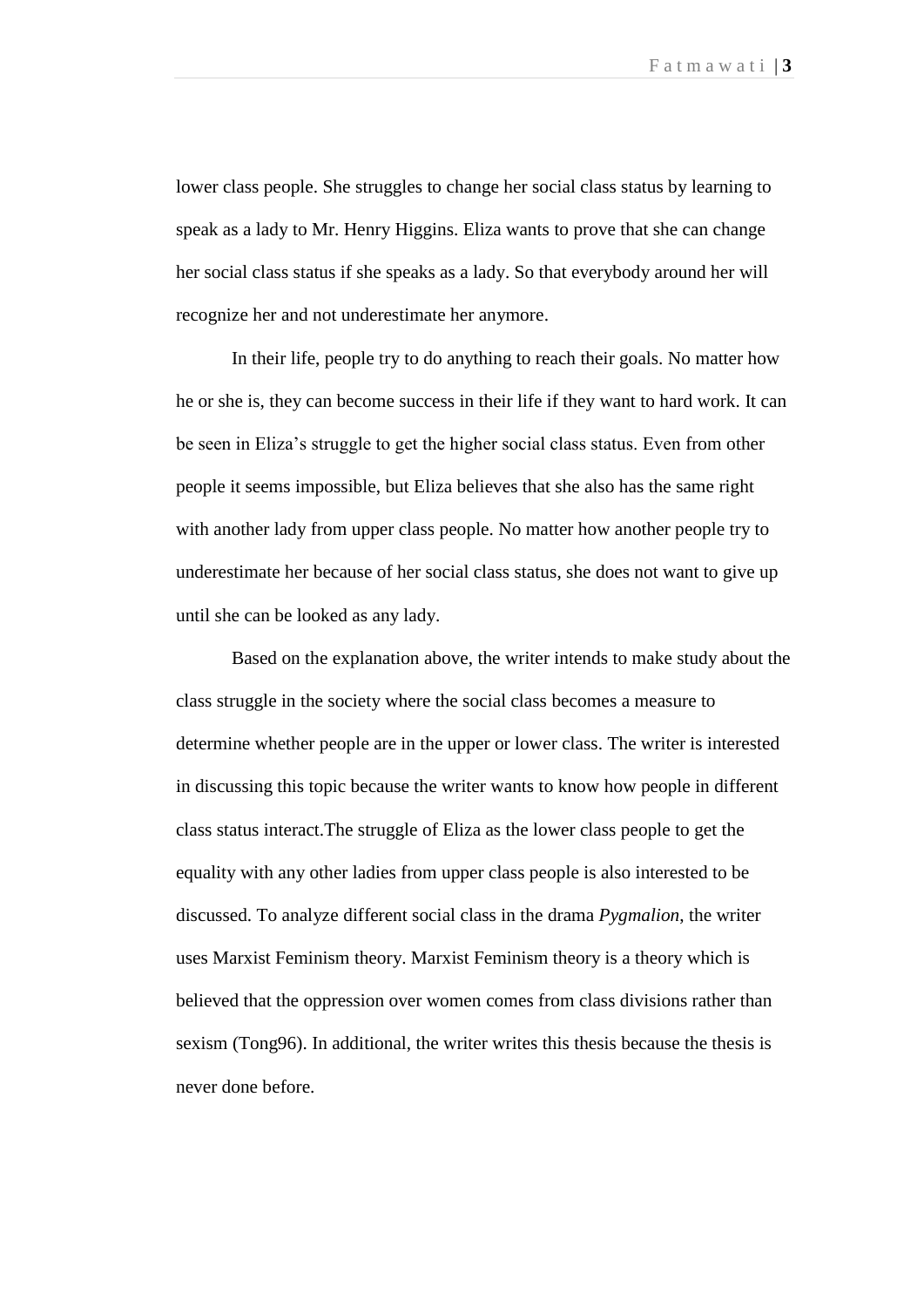#### **B. Statement of the Problems**

The writer formulates the Statement of the problems as follows:

- 1. How do the characters from different classes in the selected text interact?
- 2. How is the struggle of Eliza to change her social class status?

#### **C. Objective of the study**

The writer conducts this study with two purposes:

- 1. Showing the way of upper class and middle class people in interact lower class people.
- 2. Reveal the action of Eliza to change her social class status.

#### **D. Significance of conducting the study**

There must be such important thing in every analysis. It contains purpose which gives benefit things to the writer and also to the reader. In this study, the writer intends to give spirit to people which is included in lower class especially to never give up to reach their dreams. This study is also expected to make people more care with the other even they are in different level of social class status. The most important thing of conducting this study is for the last academic assignment of the writer as the student of English Department in State Islamic University Sunan Ampel Surabaya. In addition, this study is also expected to be a reference or a source of information for the next student of English department related with the theme of this thesis.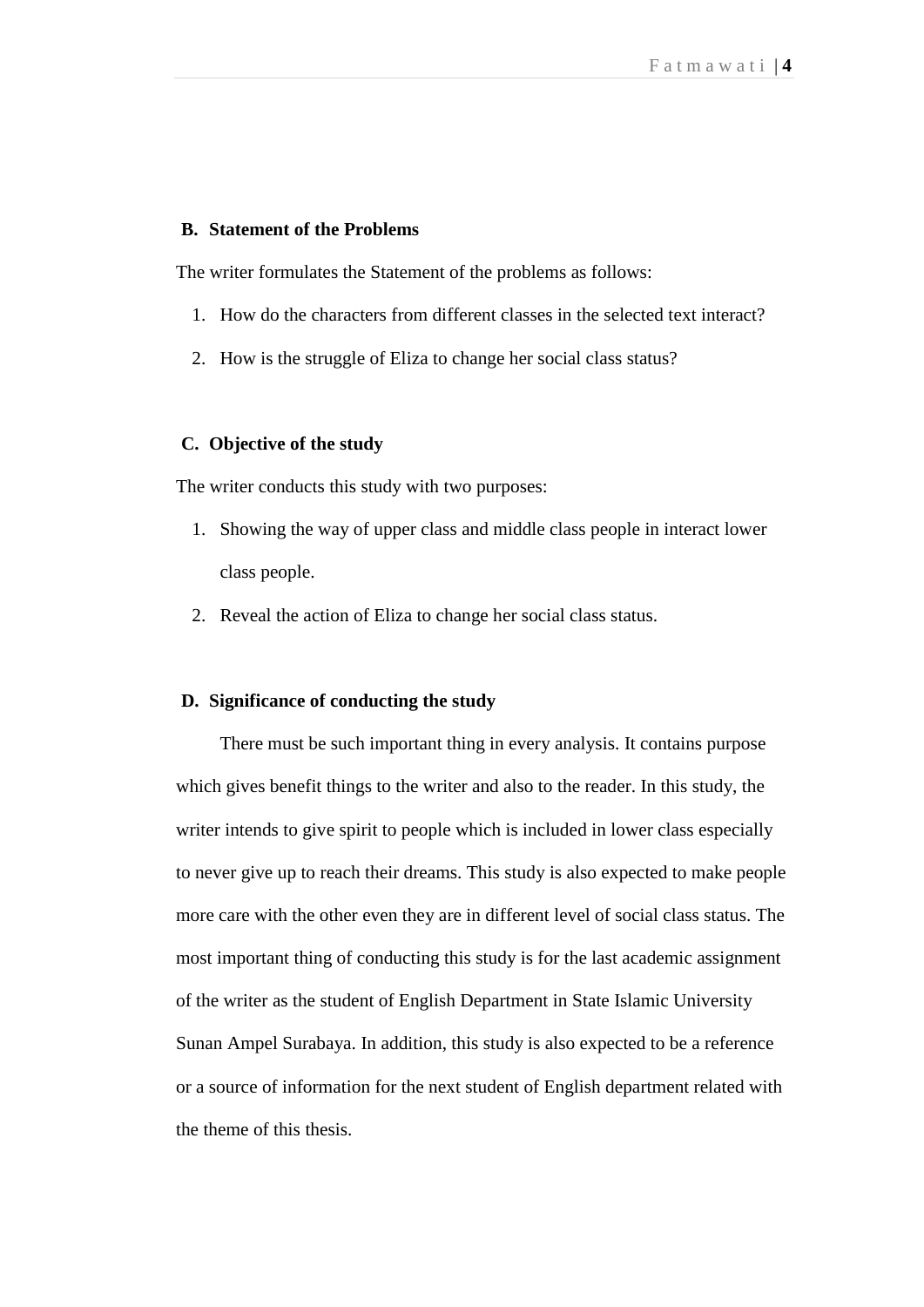#### **E. Scope and Limitation**

Drama *Pygmalion* by George Bernard Shaw is a drama rich in themes to explore. To avoid a broader analysis, this study is focused on the depiction of Eliza's struggle to get the higher social class status that also supported by other characters whom has direct relation to the main character in Pygmalion. How people from different class interact is also analyzed through main character that also supported by others in direct corelation. The writer uses Marxist feminism theory to analyze the subject and also the concept of Marxist by Karl Marx.

### **F. Research Method**

In conducting this research, the writer applies the qualitative method. In the book entitle Qualitative Research Methods: A Data Collector's Field Guide, it is said that Qualitative research is a type of scientific research. In general terms, scientific research consists of an investigation that:

- seeks answers to a question
- Systematically uses a predefined set of procedures to answer the question
- collects evidence
- produces findings that were not determined in advance
- produces findings that are applicable beyond the immediate boundaries of the study.

Qualitative research is especially effective in obtaining culturally specific information about the values, opinions, behaviors, and social contexts of particular populations. In addition, Ratna (p.53) identifies the descriptive analysis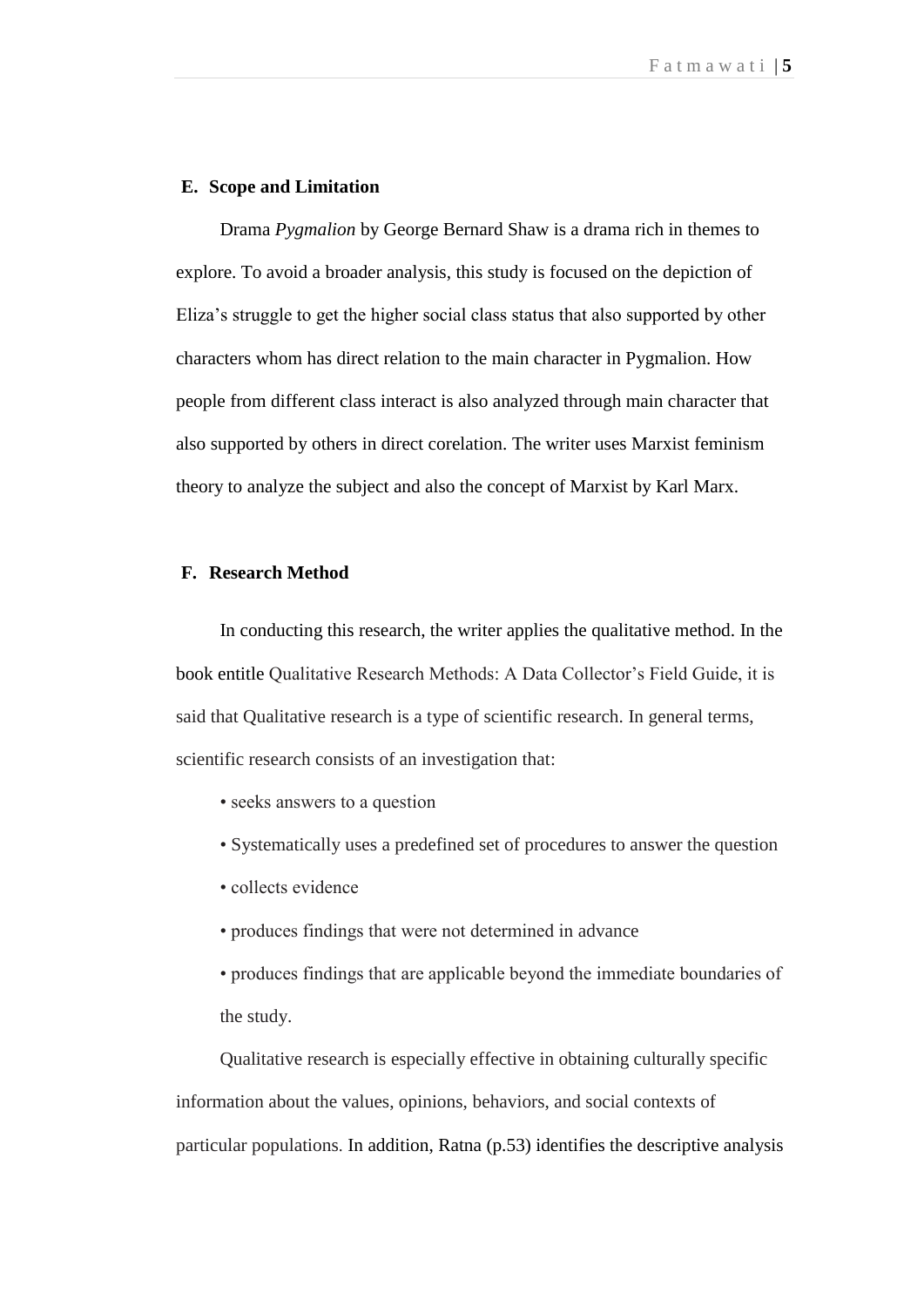model as an analysis which gives the description the facts and then analyzes it. According to Ratna (p.47-48) there are some important characteristics of a qualitative method:

- a. It gives the main attention toward meaning, and message based on the essence of the object as a cultural study.
- b. Its priority the process rather than the goal.
- c. There is no distance between the researcher and the object of research.
- d. The design and framework of the research is temporary because it is opened research.
- e. The research is natural. It happens in social context each culture.
	- 1. Approach

This study uses a sociological approach to literature. To answer the first statement of problems, that is the interaction between upper class people and lower class people, will be approached with the concept of social class in Marxist theory. Then, to answer the second statement of problems, that is the struggle of Eliza to change her social class status is approached with the concept of feminism which later will be connected to the Marxist feminism theory.

2. Data Sources

The main source of the data are taken from the drama *Pygmalion* by George Bernard Shaw. The other sources that the writer used are from library research and also online sources to give better understanding.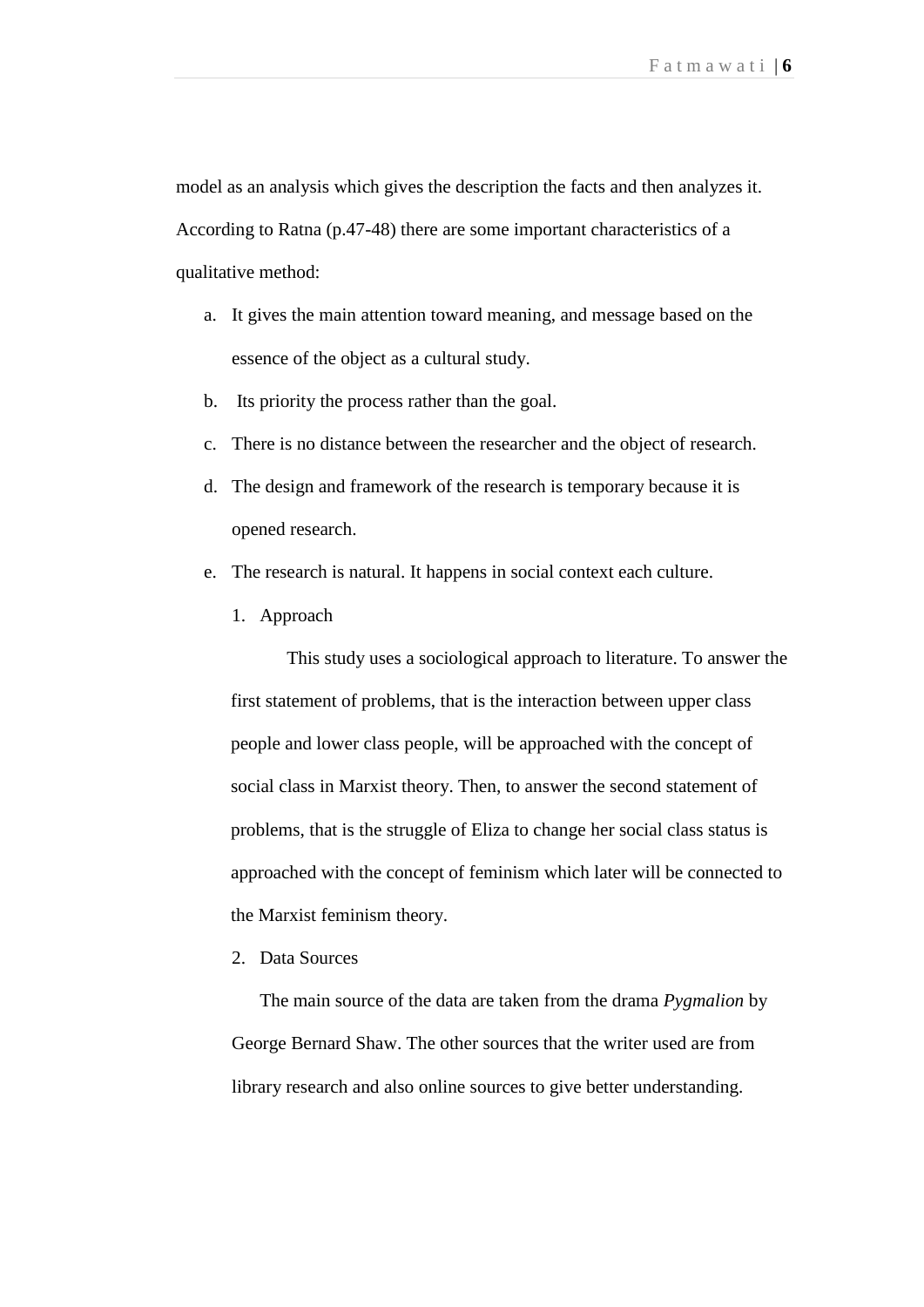3. Data

This study uses drama entitled *Pygmalion* by George Bernard Shaw. The first production was in German at the Hofburg Theatre in Vienna. From the main data, this study gathers the data in the form dialogues in Bernard Shaw's Pygmalion. This data are used as a main data to analyze the research.

4. Data Collection

The data are collected by closed-reading the drama Pygmalion. In analyzing the subject materials, this research uses literary research. Moreover, the procedure of data collecting can be described as follows:

- a. Searching data source. The main data source of this research is *Pygmalion*.
- b. Reading the whole script of the drama in order to accomplish a complete understanding.

After deciding the data source, the writer reads the whole script of the drama tries to find the correlation of the story and social class problem.

c. Choosing the data which have relation to the Marxist feminism theory.

The writer chooses the data that show the relation to the Marxist feminism theory that describe the cause of woman's oppression.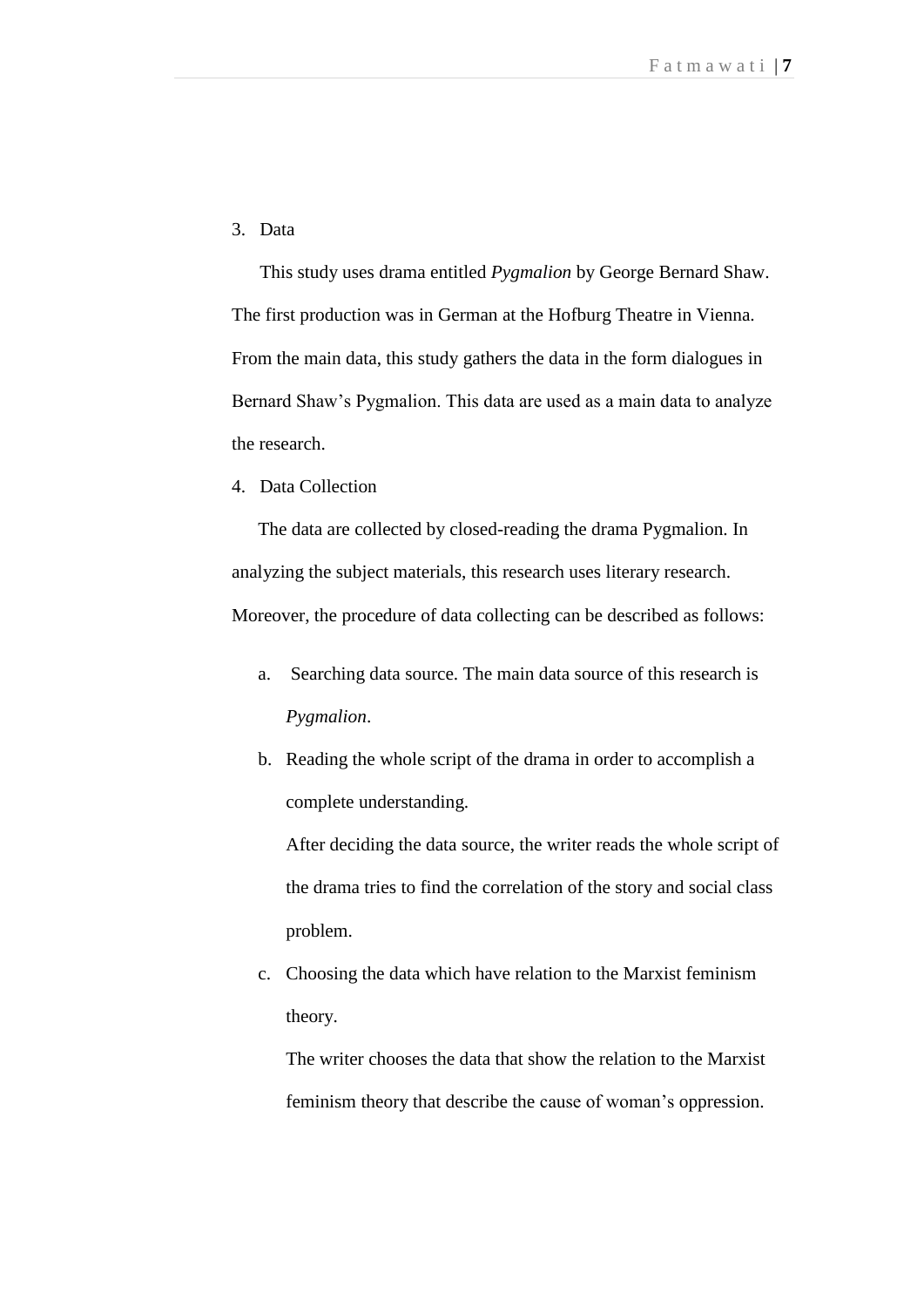d. Classifying the selected data

Last, the writer analyzes the Marxist feminism conception based on the indicators of Marxist feminism conception.

- e. Draw interpretation, conclusion and suggestion.
- 5. Data Analysis

Data are analyzed by using theory or concept of social stratification that is Marxist Feminist Theory. First step of analyzing will be revealing the interaction between upper class people and the lower class people in the drama *Pygmalion*. Secondly, to answer the second statement of problems, that is to reveal the struggle of Eliza in changing her social class status is analyzed by the theory of marxist feminism.

#### **G. The Organization of the Study**

The result of this study is presented in four chapters. Chapter one is introduction. It consists of background of the study, statement of the problems, purpose of the study, significance of conducting the study, scope and limitation, research method, organization of the study, and definition of key terms.

Chapter two deals with review of related literature, it contains the theory of Marxist Feminism that could be applied to reveal the social class problem which exists in the drama *Pygmalion* by George Bernard Shaw.

Chapter three is analysis, it is focused on the analysis of "Eliza's struggle to achieve the higher social class in *Pygmalion* by George Bernard Shaw". Finally, conclusion is in chapter four. After the last chapter, this thesis is also completed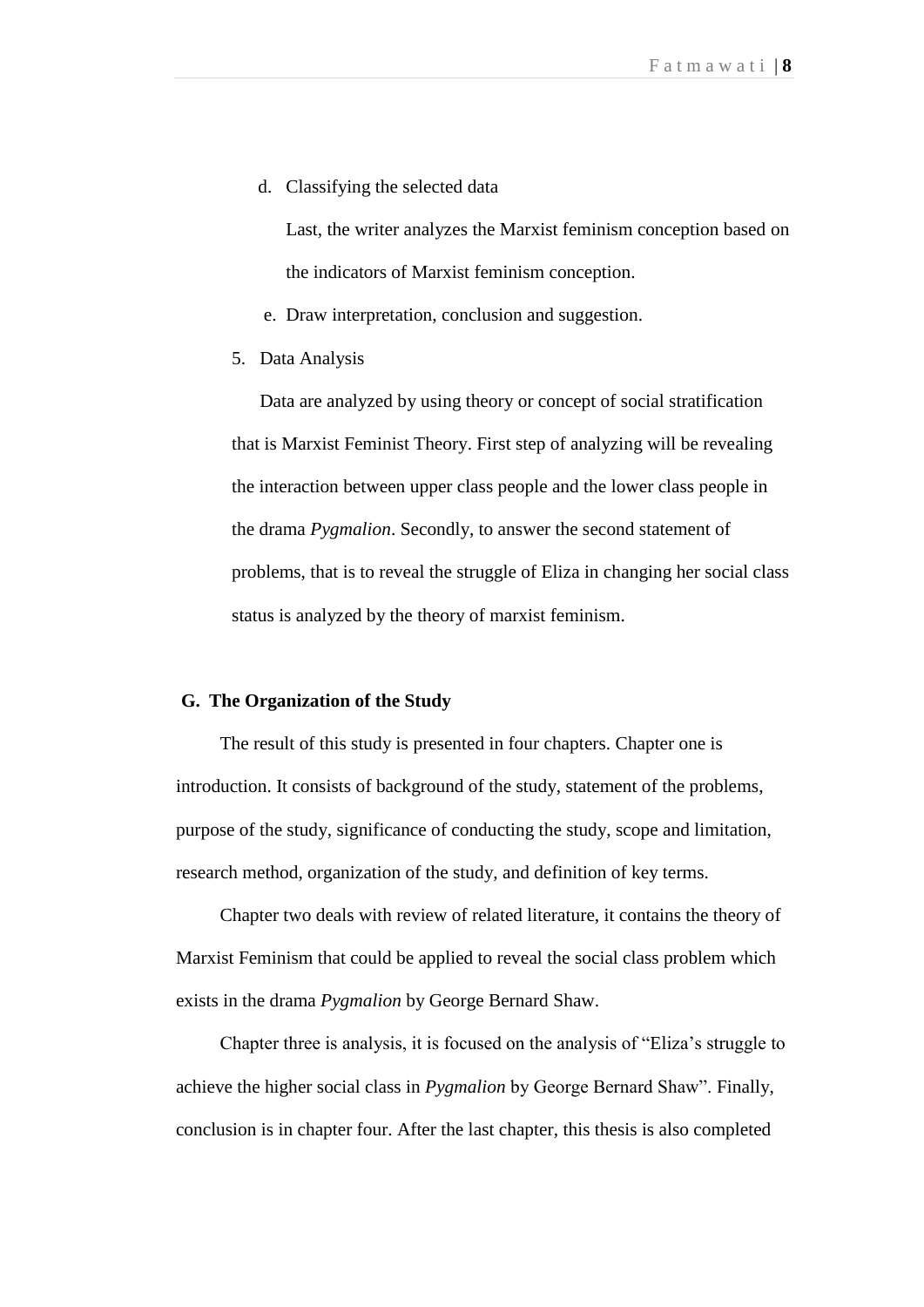with biographical sketch of George Bernard Shaw and synopsis of the drama *Pygmalion*.

## **H. Definition of key terms**

• Class

Class is a group of people in the same social class and economical factor is one of dimensions that determine the social class of people in the society (Dwipayana30)

Upper class

Upper class people is group of people that have good job with big salary, high in property ownership with high authority flowing from such ownership (Kerbo13).

Middle class

It consists of group of people with relative little poverty, but high to middle position in occupation (non-manual labor) and authority (Kerbo13).

Lower class people

This class is class where the group of people that have no property, who are often unemployed and have no authority (Kerbo14).

Cockney

The cockney dialect is an English dialect spoken in the East End of London. It is typically associated with working class citizens of London, who were called cockneys (Wright18).